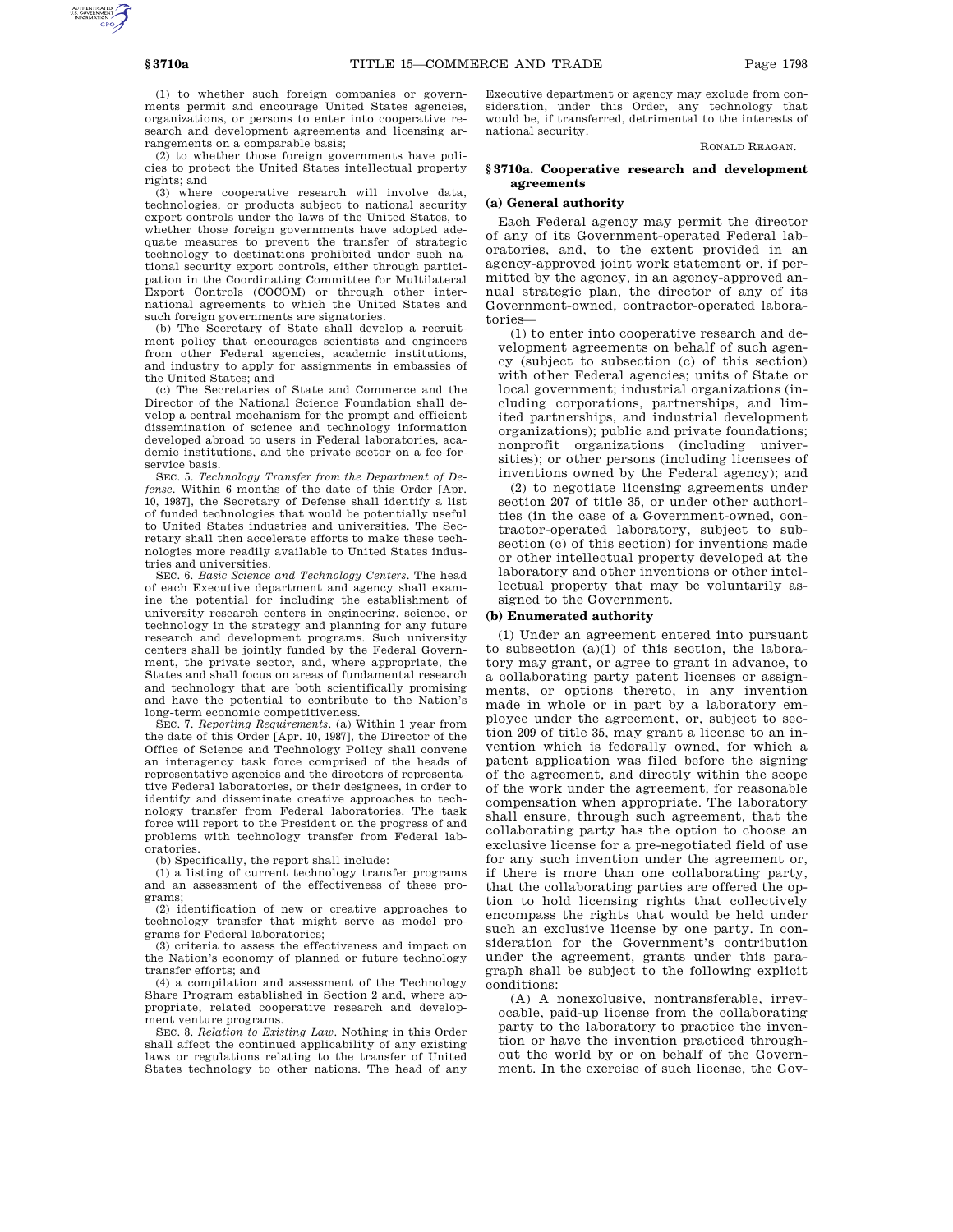ernment shall not publicly disclose trade secrets or commercial or financial information that is privileged or confidential within the meaning of section 552(b)(4) of title 5 or which would be considered as such if it had been obtained from a non-Federal party.

(B) If a laboratory assigns title or grants an exclusive license to such an invention, the Government shall retain the right—

(i) to require the collaborating party to grant to a responsible applicant a nonexclusive, partially exclusive, or exclusive license to use the invention in the applicant's licensed field of use, on terms that are reasonable under the circumstances; or

(ii) if the collaborating party fails to grant such a license, to grant the license itself.

(C) The Government may exercise its right retained under subparagraph (B) only in exceptional circumstances and only if the Government determines that—

(i) the action is necessary to meet health or safety needs that are not reasonably satisfied by the collaborating party;

(ii) the action is necessary to meet requirements for public use specified by Federal regulations, and such requirements are not reasonably satisfied by the collaborating party; or

(iii) the collaborating party has failed to comply with an agreement containing provisions described in subsection (c)(4)(B) of this section.

This determination is subject to administrative appeal and judicial review under section  $203(2)^1$  of title 35.

(2) Under agreements entered into pursuant to subsection (a)(1) of this section, the laboratory shall ensure that a collaborating party may retain title to any invention made solely by its employee in exchange for normally granting the Government a nonexclusive, nontransferable, irrevocable, paid-up license to practice the invention or have the invention practiced throughout the world by or on behalf of the Government for research or other Government purposes.

(3) Under an agreement entered into pursuant to subsection  $(a)(1)$  of this section, a laboratory may—

(A) accept, retain, and use funds, personnel, services, and property from a collaborating party and provide personnel, services, and property to a collaborating party;

(B) use funds received from a collaborating party in accordance with subparagraph (A) to hire personnel to carry out the agreement who will not be subject to full-time-equivalent restrictions of the agency;

(C) to the extent consistent with any applicable agency requirements or standards of conduct, permit an employee or former employee of the laboratory to participate in an effort to commercialize an invention made by the employee or former employee while in the employment or service of the Government; and

(D) waive, subject to reservation by the Government of a nonexclusive, irrevocable, paid-

up license to practice the invention or have the invention practiced throughout the world by or on behalf of the Government, in advance, in whole or in part, any right of ownership which the Federal Government may have to any subject invention made under the agreement by a collaborating party or employee of a collaborating party.

(4) A collaborating party in an exclusive license in any invention made under an agreement entered into pursuant to subsection (a)(1) of this section shall have the right of enforcement under chapter 29 of title 35.

(5) A Government-owned, contractor-operated laboratory that enters into a cooperative research and development agreement pursuant to subsection (a)(1) of this section may use or obligate royalties or other income accruing to the laboratory under such agreement with respect to any invention only—

(A) for payments to inventors;

(B) for purposes described in clauses (i), (ii), (iii), and (iv) of section  $3710c(a)(1)(B)$  of this title; and

(C) for scientific research and development consistent with the research and development missions and objectives of the laboratory.

 $(6)(A)$  In the case of a laboratory that is part of the National Nuclear Security Administration, a designated official of that Administration may waive any license retained by the Government under paragraph  $(1)(A)$ ,  $(2)$ , or  $(3)(D)$ , in whole or in part and according to negotiated terms and conditions, if the designated official finds that the retention of the license by the Government would substantially inhibit the commercialization of an invention that would otherwise serve an important national security mission.

(B) The authority to grant a waiver under subparagraph (A) shall expire on the date that is five years after October 30, 2000. The expiration under the preceding sentence of authority to grant a waiver under subparagraph (A) shall not affect any waiver granted under that subparagraph before the expiration of such authority.

(C) Not later than February 15 of each year, the Administrator for Nuclear Security shall submit to Congress a report on any waivers granted under this paragraph during the preceding year.

# **(c) Contract considerations**

(1) A Federal agency may issue regulations on suitable procedures for implementing the provisions of this section; however, implementation of this section shall not be delayed until issuance of such regulations.

(2) The agency in permitting a Federal laboratory to enter into agreements under this section shall be guided by the purposes of this chapter.

(3)(A) Any agency using the authority given it under subsection (a) of this section shall review standards of conduct for its employees for resolving potential conflicts of interest to make sure they adequately establish guidelines for situations likely to arise through the use of this authority, including but not limited to cases where present or former employees or their partners negotiate licenses or assignments of

<sup>1</sup>See References in Text note below.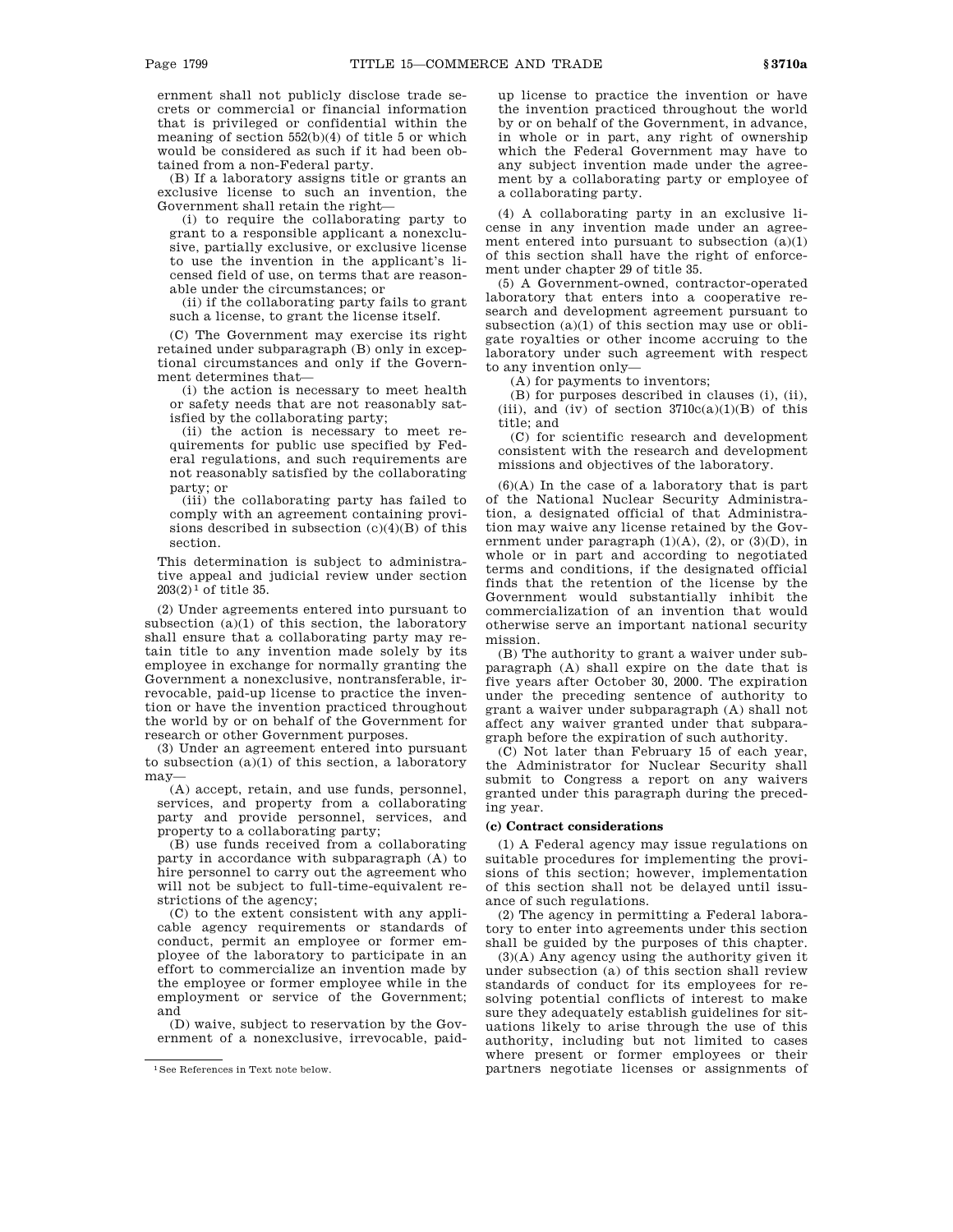titles to inventions or negotiate cooperative research and development agreements with Federal agencies (including the agency with which the employee involved is or was formerly employed).

 $(B)$  If, in implementing subparagraph  $(A)$ , an agency is unable to resolve potential conflicts of interest within its current statutory framework, it shall propose necessary statutory changes to be forwarded to its authorizing committees in Congress.

(4) The laboratory director in deciding what cooperative research and development agreements to enter into shall—

(A) give special consideration to small business firms, and consortia involving small business firms; and

(B) give preference to business units located in the United States which agree that products embodying inventions made under the cooperative research and development agreement or produced through the use of such inventions will be manufactured substantially in the United States and, in the case of any industrial organization or other person subject to the control of a foreign company or government, as appropriate, take into consideration whether or not such foreign government permits United States agencies, organizations, or other persons to enter into cooperative research and development agreements and licensing agreements.

 $(5)(A)$  If the head of the agency or his designee desires an opportunity to disapprove or require the modification of any such agreement presented by the director of a Government-operated laboratory, the agreement shall provide a 30-day period within which such action must be taken beginning on the date the agreement is presented to him or her by the head of the laboratory concerned.

 $(B)$  In any case in which the head of an agency or his designee disapproves or requires the modification of an agreement presented by the director of a Government-operated laboratory under this section, the head of the agency or such designee shall transmit a written explanation of such disapproval or modification to the head of the laboratory concerned.

(C)(i) Any non-Federal entity that operates a laboratory pursuant to a contract with a Federal agency shall submit to the agency any cooperative research and development agreement that the entity proposes to enter into and the joint work statement if required with respect to that agreement.

(ii) A Federal agency that receives a proposed agreement and joint work statement under clause (i) shall review and approve, request specific modifications to, or disapprove the proposed agreement and joint work statement within 30 days after such submission. No agreement may be entered into by a Government-owned, contractor-operated laboratory under this section before both approval of the agreement and approval of a joint work statement under this clause.

(iii) In any case in which an agency which has contracted with an entity referred to in clause (i) disapproves or requests the modification of a cooperative research and development agreement or joint work statement submitted under that clause, the agency shall transmit a written explanation of such disapproval or modification to the head of the laboratory concerned.

(iv) Any agency that has contracted with a non-Federal entity to operate a laboratory may develop and provide to such laboratory one or more model cooperative research and development agreements for purposes of standardizing practices and procedures, resolving common legal issues, and enabling review of cooperative research and development agreements to be carried out in a routine and prompt manner.

(v) A Federal agency may waive the requirements of clause (i) or (ii) under such circumstances as the agency considers appropriate.

(6) Each agency shall maintain a record of all agreements entered into under this section.

(7)(A) No trade secrets or commercial or financial information that is privileged or confidential, under the meaning of section 552(b)(4) of title 5, which is obtained in the conduct of research or as a result of activities under this chapter from a non-Federal party participating in a cooperative research and development agreement shall be disclosed.

(B) The director, or in the case of a contractor-operated laboratory, the agency, for a period of up to 5 years after development of information that results from research and development activities conducted under this chapter and that would be a trade secret or commercial or financial information that is privileged or confidential if the information had been obtained from a non-Federal party participating in a cooperative research and development agreement, may provide appropriate protections against the dissemination of such information, including exemption from subchapter II of chapter 5 of title 5.

# **(d) Definitions**

As used in this section—

(1) the term ''cooperative research and development agreement'' means any agreement between one or more Federal laboratories and one or more non-Federal parties under which the Government, through its laboratories, provides personnel, services, facilities, equipment, intellectual property, or other resources with or without reimbursement (but not funds to non-Federal parties) and the non-Federal parties provide funds, personnel, services, facilities, equipment, intellectual property, or other resources toward the conduct of specified research or development efforts which are consistent with the missions of the laboratory; except that such term does not include a procurement contract or cooperative agreement as those terms are used in sections 6303, 6304, and 6305 of title 31;

(2) the term ''laboratory'' means—

(A) a facility or group of facilities owned, leased, or otherwise used by a Federal agency, a substantial purpose of which is the performance of research, development, or engineering by employees of the Federal Government;

(B) a group of Government-owned, contractor-operated facilities (including a weapon production facility of the Department of En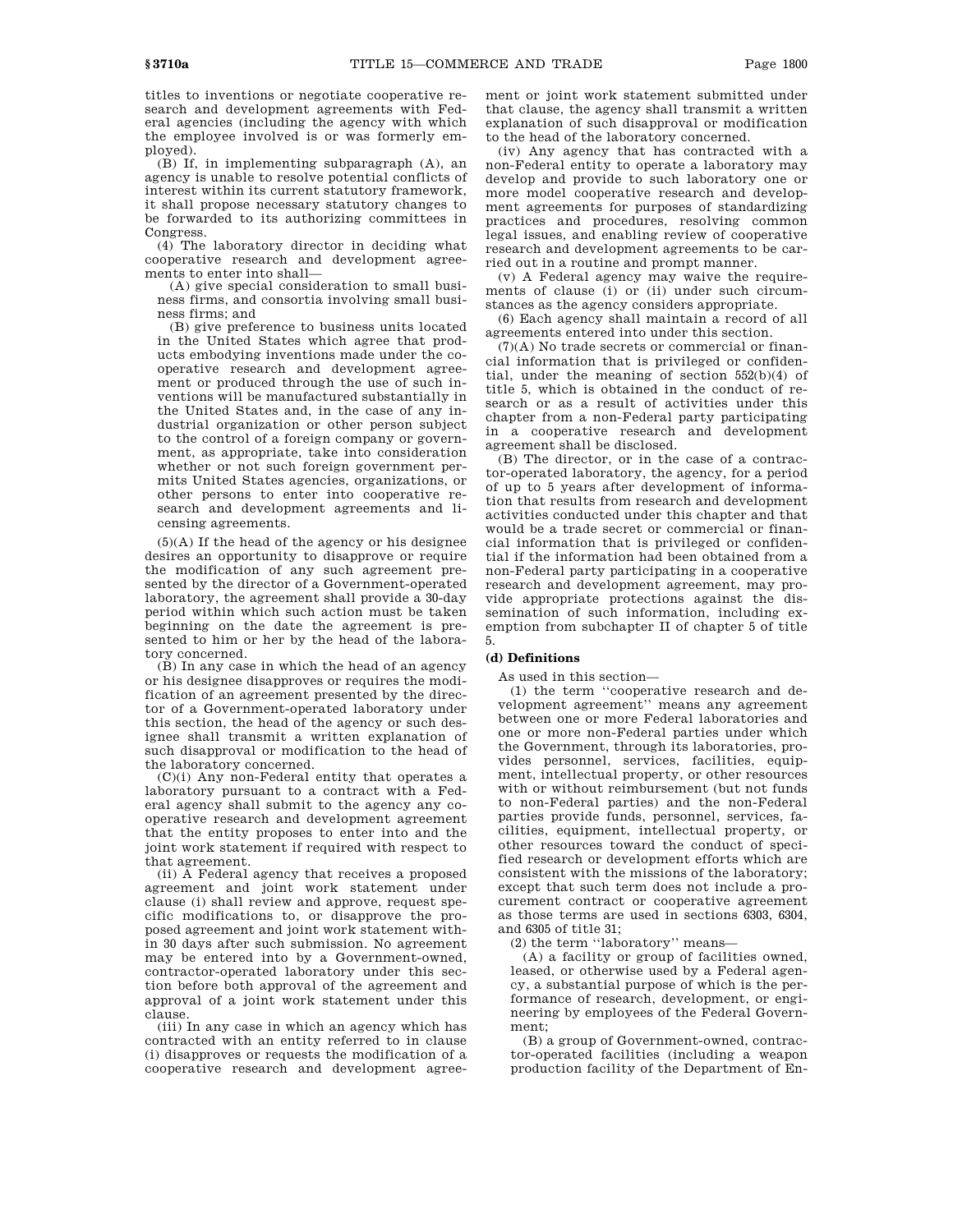ergy) under a common contract, when a substantial purpose of the contract is the performance of research and development, or the production, maintenance, testing, or dismantlement of a nuclear weapon or its components, for the Federal Government; and

(C) a Government-owned, contractor-operated facility (including a weapon production facility of the Department of Energy) that is not under a common contract described in subparagraph (B), and the primary purpose of which is the performance of research and development, or the production, maintenance, testing, or dismantlement of a nuclear weapon or its components, for the Federal Government,

but such term does not include any facility covered by Executive Order No. 12344, dated February 1, 1982, pertaining to the naval nuclear propulsion program;

(3) the term ''joint work statement'' means a proposal prepared for a Federal agency by the director of a Government-owned, contractor-operated laboratory describing the purpose and scope of a proposed cooperative research and development agreement, and assigning rights and responsibilities among the agency, the laboratory, and any other party or parties to the proposed agreement; and

(4) the term ''weapon production facility of the Department of Energy'' means a facility under the control or jurisdiction of the Secretary of Energy that is operated for national security purposes and is engaged in the production, maintenance, testing, or dismantlement of a nuclear weapon or its components.

# **(e) Determination of laboratory missions**

For purposes of this section, an agency shall make separate determinations of the mission or missions of each of its laboratories.

### **(f) Relationship to other laws**

Nothing in this section is intended to limit or diminish existing authorities of any agency.

### **(g) Principles**

In implementing this section, each agency which has contracted with a non-Federal entity to operate a laboratory shall be guided by the following principles:

(1) The implementation shall advance program missions at the laboratory, including any national security mission.

(2) Classified information and unclassified sensitive information protected by law, regulation, or Executive order shall be appropriately safeguarded.

(Pub. L. 96–480, §12, as added and renumbered §11, Pub. L. 99-502, §§2, 9(e)(1), Oct. 20, 1986, 100 Stat. 1785, 1797; renumbered §12, Pub. L. 100–418, title V, §5122(a)(1), Aug. 23, 1988, 102 Stat. 1438; amended Pub. L. 100–519, title III, §301, Oct. 24, 1988, 102 Stat. 2597; Pub. L. 101–189, div. C, title XXXI, §3133(a), (b), Nov. 29, 1989, 103 Stat. 1675, 1677; Pub. L. 102–25, title VII, §705(g), Apr. 6, 1991, 105 Stat. 121; Pub. L. 102–245, title III, §302(a), Feb. 14, 1992, 106 Stat. 20; Pub. L. 102–484, div. C, title XXXI, §3135(a), Oct. 23, 1992, 106 Stat. 2640; Pub. L. 103–160, div. C, title XXXI, §3160, Nov. 30, 1993, 107 Stat. 1957; Pub. L. 104–113, §4, Mar. 7, 1996, 110 Stat. 775; Pub. L. 106–398, §1 [div. C, title XXXI, §3196], Oct. 30, 2000, 114 Stat. 1654, 1654A–481; Pub. L. 106–404, §3, Nov. 1, 2000, 114 Stat. 1742.)

#### REFERENCES IN TEXT

Section 203(2) of title 35, referred to in subsec.  $(b)(1)(C)$ , was redesignated section 203 $(b)$  of title 35 by Pub. L. 107–273, div. C, title III, §13206(a)(14)(A)(i), Nov. 2, 2002, 116 Stat. 1905.

Executive Order No. 12344, referred to in subsec. (d)(2), is set out as a note under section 2511 of Title 50, War and National Defense.

#### **AMENDMENTS**

2000—Subsec. (a). Pub. L. 106–398, §1 [div. C, title XXXI, §3196(a)], substituted ''joint work statement or, if permitted by the agency, in an agency-approved annual strategic plan,'' for ''joint work statement,'' in introductory provisions.

Subsec.  $(b)(1)$ . Pub. L. 106-404, in first sentence, inserted ''or, subject to section 209 of title 35, may grant a license to an invention which is federally owned, for which a patent application was filed before the signing of the agreement, and directly within the scope of the work under the agreement,'' after ''under the agreement,''.

Subsec. (b)(6). Pub. L. 106–398, §1 [div. C, title XXXI, §3196(b)], added par. (6).

Subsec. (c)(5)(C), (D). Pub. L. 106–398, §1 [div. C, title XXXI, §3196(c)], redesignated subpar. (D) as (C), struck out ''with a small business firm'' after ''enter into'' and inserted ''if'' after ''statement'' in cl. (i), added cls. (iv) and (v), and struck out former subpar. (C) which related to the duties of an agency which has contracted with a non-Federal entity to operate a laboratory with respect to review and approval of joint work statements and agreements under this section and with respect to providing the entity with model cooperative research and development agreements.

1996—Subsec. (b). Pub. L. 104–113 amended subsec. (b) generally, to require that laboratory ensure that collaborating party be provided option of choosing exclusive license for pre-negotiated field of use for any invention under agreement or that collaborating party be offered option of holding licensing rights that collectively encompass rights that would be held under such exclusive license by one party, to set forth explicit conditions that grants under par. (1) were to be subject to, and to require laboratory to ensure that collaborating party might retain title to any invention made solely by its employee in exchange for normally granting Government nonexclusive, nontransferable, irrevocable, paid-up license to practice invention by or on behalf of Government for research or for other Government purposes.

1993—Subsec. (d)(2)(B). Pub. L. 103–160, §3160(1), inserted "(including a weapon production facility of the Department of Energy)" after "facilities" and ", or the Department of Energy)" after "facilities" and ' production, maintenance, testing, or dismantlement of a nuclear weapon or its components,'' after ''research and development''.

Subsec. (d)(2)(C). Pub. L. 103–160, §3160(2), inserted ''(including a weapon production facility of the Department of Energy)" after "facility" and ", or the production, maintenance, testing, or dismantlement of a nuclear weapon or its components,'' after ''research and development''.

Subsec. (d)(4). Pub. L. 103–160, §3160(3)–(5), added par.

(4). 1992—Subsec. (c)(5)(C)(i). Pub. L. 102–484, §3135(a)(1), substituted "Except as provided in subparagraph (D), any agency" for "Any agency".

Subsec. (c)(5)(D). Pub. L. 102–484, §3135(a)(2), added subpar. (D).

Subsec. (d)(1). Pub. L. 102–245 inserted ''intellectual

property,'' after ''equipment,'' in two places. 1991—Subsec. (d)(2). Pub. L. 102–25 substituted ''naval'' for ''Naval'' in concluding provisions.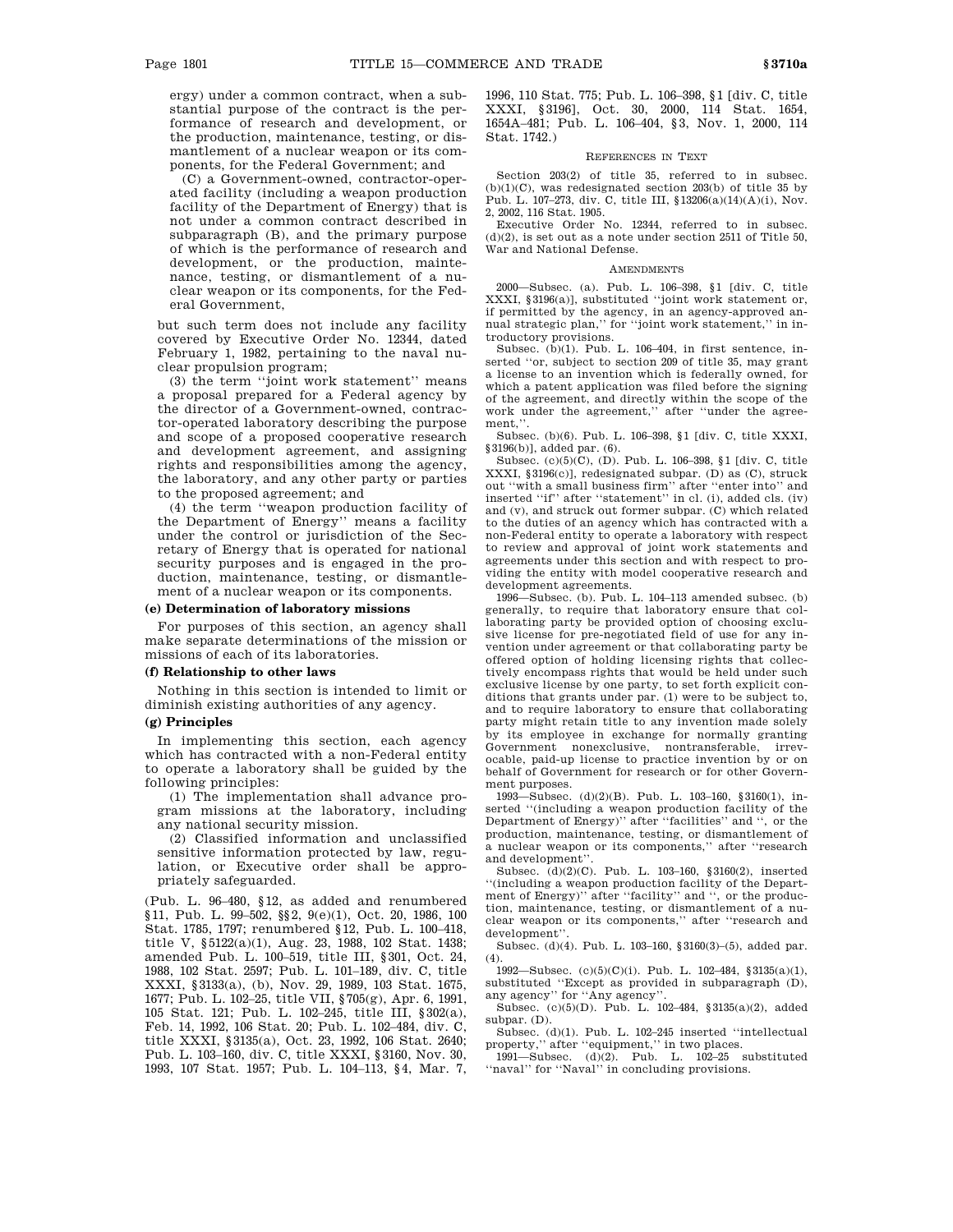1989—Subsec. (a). Pub. L. 101–189, §3133(a)(1)(A), inserted '', and, to the extent provided in an agency-approved joint work statement, the director of any of its Government-owned, contractor-operated laboratories'' after ''Government-operated Federal laboratories'' in introductory provisions.

Subsec. (a) $(2)$ . Pub. L. 101–189, §3133(a)(1)(B), (C), substituted ''(in the case of a Government-owned, contractor-operated laboratory, subject to subsection (c) of this section) for'' for ''for Government-owned'' and struck out ''of Federal employees'' before ''that may be voluntarily''.

Subsec. (b). Pub. L. 101–189, §3133(a)(2)(A), (C), inserted '', and, to the extent provided in an agency-approved joint work statement, a Government-owned, contractor-operated laboratory,'' after ''Governmentoperated Federal laboratory'' in introductory provisions and inserted concluding provisions ''A Government-owned, contractor-operated laboratory that enters into a cooperative research and development agreement under subsection  $(a)(1)$  of this section may use or obligate royalties or other income accruing to such laboratory under such agreement with respect to any invention only (i) for payments to inventors; (ii) for the purposes described in section  $3710c(a)(1)(B)(i)$ , (ii), and (iv) of this title; and (iii) for scientific research and development consistent with the research and development mission and objectives of the laboratory.''

Subsec. (b)(2). Pub. L. 101–189, §3133(a)(2)(B), substituted ''a laboratory employee'' for ''a Federal employee''.

Subsec. (c)(3)(A). Pub. L. 101–189, §3133(a)(3), substituted ''standards of conduct for its employees'' for ''employee standards of conduct''.

Subsec. (c)(5)(A). Pub. L. 101–189, §3133(a)(4), inserted 'presented by the director of a Government-operated laboratory'' after "any such agreement".

Subsec.  $(c)(5)(B)$ . Pub. L. 101–189, §3133(a)(5), inserted ''by the director of a Government-operated laboratory'' after ''an agreement presented''.

Subsec. (c)(5)(C). Pub. L. 101–189, §3133(a)(6), added subpar. (C).

Subsec. (c)(7). Pub. L. 101–189, §3133(a)(7), added par. (7).

Subsec. (d)(2). Pub. L. 101–189, §3133(a)(8)(B), amended par. (2) generally. Prior to amendment, par. (2) read as follows: ''the term 'laboratory' means a facility or group of facilities owned, leased, or otherwise used by a Federal agency, a substantial purpose of which is the performance of research, development, or engineering by employees of the Federal Government.''

Subsec. (d)(3). Pub. L. 101–189, §3133(a)(8)(A), (C), added par. (3).

Subsec. (g). Pub. L. 101–189, §3133(b), added subsec. (g). 1988—Subsec. (a)(2). Pub. L. 100–519, §301(1), substituted ''or other intellectual property developed at the laboratory and other inventions or other intellectual property'' for ''at the laboratory and other inventions''.

Subsec. (b)(4), (5). Pub. L. 100–519, §301(2), added par. (4) and redesignated former par. (4) as (5).

REVIEW OF COOPERATIVE RESEARCH AND DEVELOPMENT AGREEMENT PROCEDURES

Pub. L. 106–404, §8, Nov. 1, 2000, 114 Stat. 1746, provided that:

''(a) REVIEW.—Within 90 days after the date of the enactment of this Act [Nov. 1, 2000], each Federal agency with a federally funded laboratory that has in effect on that date of the enactment one or more cooperative research and development agreements under section 12 of the Stevenson-Wydler Technology Innovation Act of 1980 (15 U.S.C. 3710a) shall report to the Committee on National Security of the National Science and Technology Council and the Congress on the general policies and procedures used by that agency to gather and consider the views of other agencies on—

 $(1)$  joint work statements under section  $12(c)(5)(C)$ or (D) of the Stevenson-Wydler Technology Innovation Act of 1980 (15 U.S.C. 3710a(c)(5)(C) or (D)); or

''(2) in the case of laboratories described in section 12(d)(2)(A) of the Stevenson-Wydler Technology Innovation Act of 1980 (15 U.S.C. 3710a(d)(2)(A)), cooperative research and development agreements under such section 12,

with respect to major proposed cooperative research and development agreements that involve critical national security technology or may have a significant impact on domestic or international competitiveness.

(b) PROCEDURES.—Within 1 year after the date of the enactment of this Act [Nov. 1, 2000], the Committee on National Security of the National Science and Technology Council, in conjunction with relevant Federal agencies and national laboratories, shall—

''(1) determine the adequacy of existing procedures and methods for interagency coordination and awareness with respect to cooperative research and development agreements described in subsection (a); and

''(2) establish and distribute to appropriate Federal agencies—

''(A) specific criteria to indicate the necessity for gathering and considering the views of other agencies on joint work statements or cooperative research and development agreements as described in subsection (a); and

''(B) additional procedures, if any, for carrying out such gathering and considering of agency views with respect to cooperative research and development agreements described in subsection (a).

Procedures established under this subsection shall be designed to the extent possible to use or modify existing procedures, to minimize burdens on Federal agencies, to encourage industrial partnerships with national laboratories, and to minimize delay in the approval or disapproval of joint work statements and cooperative research and development agreements.

''(c) LIMITATION.—Nothing in this Act [see Short Title of 2000 Amendment note set out under section 3701 of this title], nor any procedures established under this section shall provide to the Office of Science and Technology Policy, the National Science and Technology Council, or any Federal agency the authority to disapprove a cooperative research and development agreement or joint work statement, under section 12 of the Stevenson-Wydler Technology Innovation Act of 1980 (15 U.S.C. 3710a), of another Federal agency.''

#### MAGNETIC LEVITATION TECHNOLOGY

The Secretary of the Army, in cooperation with the Secretary of Transportation, authorized to conduct research and development activities on magnetic levitation technology using contracts or cooperative research and development agreements under this section, see section 417 of Pub. L. 101-640, set out as a note under section 2313 of Title 33, Navigation and Navigable Waters.

#### CONTRACT PROVISIONS

Section 3133(d) of Pub. L. 101–189, as amended by Pub. L. 101–510, div. A, title VIII, §828(a), Nov. 5, 1990, 104 Stat. 1607, provided that:

''(1) Not later than 150 days after the date of enactment of this Act [Nov. 29, 1989], each agency which has contracted with a non-Federal entity to operate a Government-owned laboratory shall propose for inclusion in that laboratory's operating contract, to the extent not already included and subject to paragraph (6), appropriate contract provisions that—

'(A) establish technology transfer, including cooperative research and development agreements, as a mission for the laboratory under section  $11(a)(1)$  of the Stevenson-Wydler Technology Innovation Act of 1980 [15 U.S.C. 3710(a)(1)];

 $(\bar{B})$  describe the respective obligations and responsibilities of the agency and the laboratory with respect to this part  $\Gamma$  (§§3131–3133) of title XXXI of div. C of Pub. L. 101–189, see Short Title of 1989 Amendment note under section 3701 of this title] and section 12 of the Stevenson-Wydler Technology Innovation Act of 1980 [15 U.S.C. 3710a];